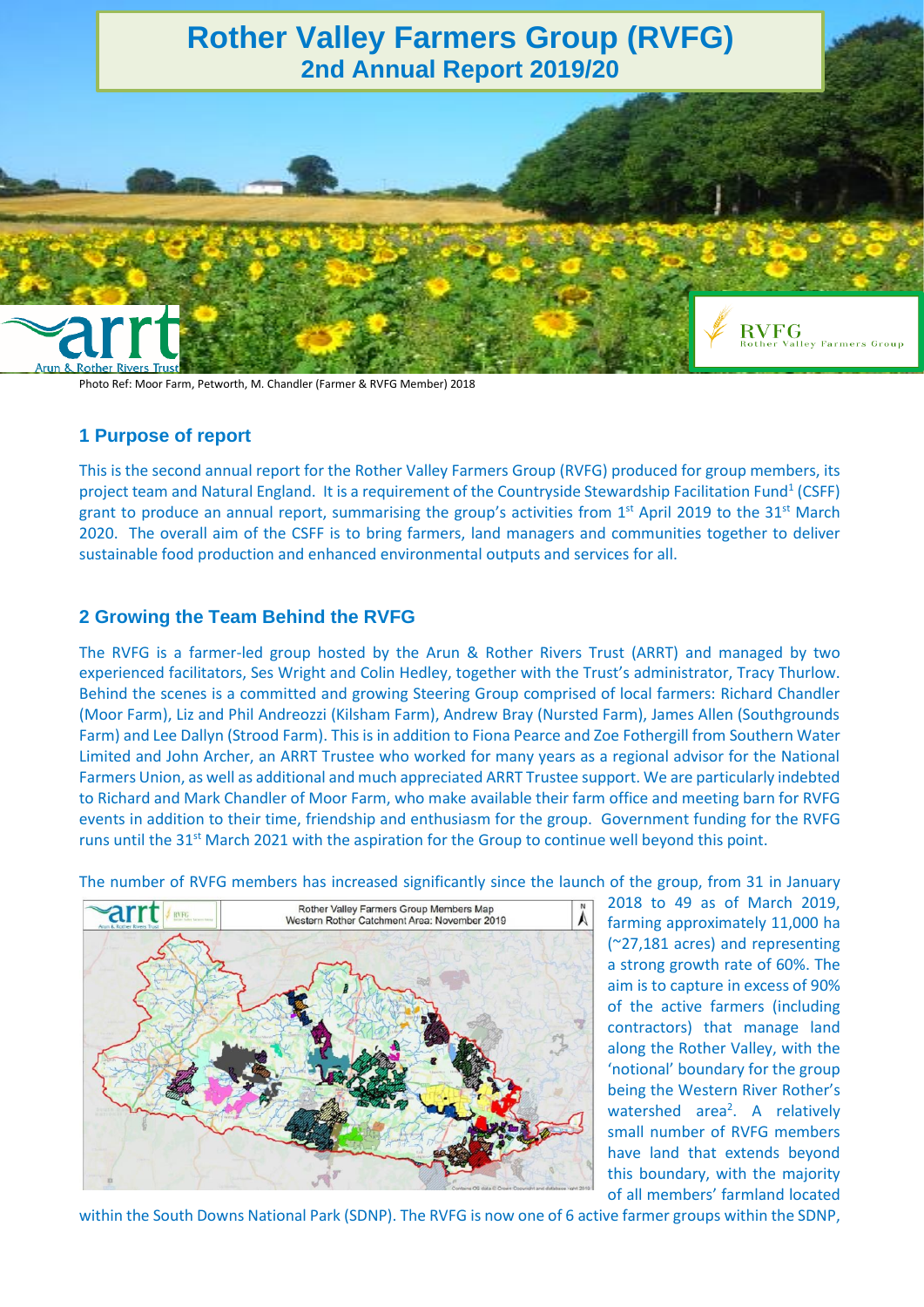more than 70% of farmland in the Park within a formal farm group and two-thirds of all farms within the Park in some form of agri-environment scheme. Bruce Fowkes, Farming Officer for the Park, hosts 'Southern Facilitator' meetings to help co-ordinate ideas, learning and knowledge across farmer groups which is much valued and appreciated. National Parks play an important role in enabling the effective delivery of farmer groups and are seen as a key part of the Government's new Environmental Land Management plans (ELMs), which will gradually take over from the Basic Payments Scheme and Countryside Stewardship from 2021 onwards. There is an aspiration for supported farmer-led groups to work with the SDNP Authority to help deliver 'bigger, better and more joined up' conservation that fits within crop rotations and farm-sector needs and builds in sustainability to help tackle the challenges of climate change and biodiversity loss.

## **3 Highlights of 2019-2020**

Farm member's interests have changed considerably since the RVFG was launched 15 months ago, noting the uncertainty over Brexit, ramping up of the biodiversity and climate change agendas, and the potential role and opportunities for farmer-led landscape scale projects in the Government's future planned ELMs scheme. It is important to energise and inform farmers on their critical role both to aid the sustainable future of their own farm enterprises and explain how the farm sector can deliver essential eco-system services for society. Technical innovation, precision farming, zero-till, cover cropping and companion/relay cropping, rotationcultivation planning, digital mapping advances, priority plant/animal/habitat species knowledge, water management, livestock introductions and mob-grazing to improve soil organic matter and carbon/greenhouse-gas auditing and more are all items on the RVFG's agenda both past, present and future, with the ethos that everyone has a positive role to play. The RVFG believes that future Government agricultural policy should financially reward farmers that provide eco-system services that are not readily paid for through the market, like cleaner air, improved water resources and helping to mitigate against climate change.



**RVFG rare arable plants training, July 2019**

The table (presented at the end of this report) itemises the key events and training sessions delivered to RVFG members over the past year. This report will summarise a few of these events and seek to highlight the extra work delivered in forging new partnerships with organisations, setting up related projects and engaging with local communities. An

arable plant training event was delivered to a group of farmers on a beautiful

summer's evening in early July 2019, at Cumbers Farm, Rogate, led by Colin Hedley. Two of the RVFG's target rare arable plants, Corn Marigold and Cornflower were identified in addition a wide variety of flowering plants and grasses, including Corn Spurrey, Wild Pansy and White Campion. Many of these plants produce seeds that provide important food for birds and ground insects such as beetles, in addition to supplying nectar (food) to winged pollinators that can increase crop yields. We walked over seeded herbal ley pastures that encourage a wide diversity of flora and fauna which critically also improve soil health, increasing yields for livestock/haylage. One of our farmers noted how commercial crops now suffer from insect pests that are increasingly resistant to (available) pesticides. Research into companion planting of wildflowers alongside commercial crops has been found to increase crop yields by



supporting 'beneficial' crop-pest predators and is currently being trialled by a RVFG member on fields of Oil Seed Rape. Flowering seed mixes and naturally rich local seed banks fit well with the concept of Integrated Pest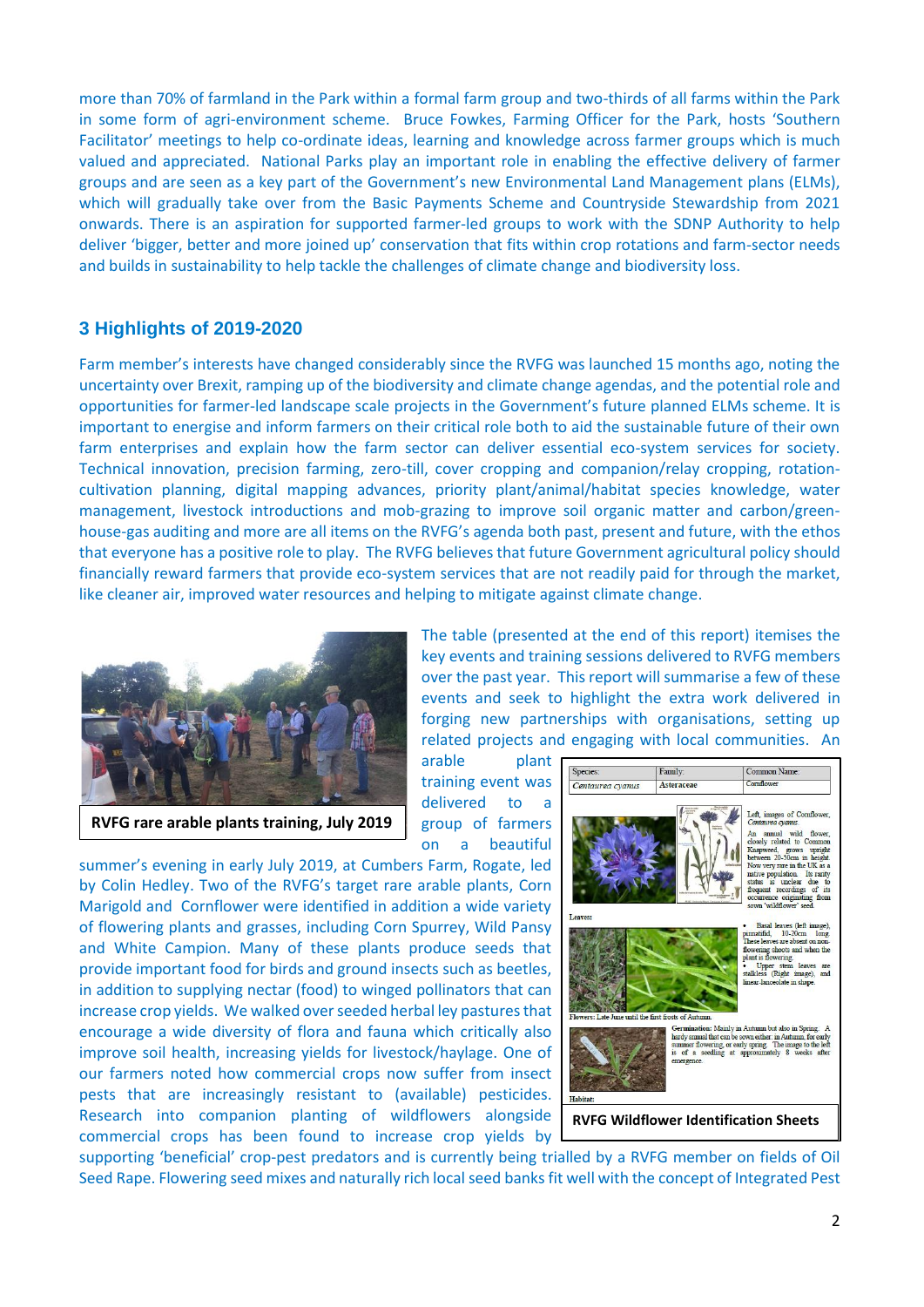Management (IPM) when designed to promote biological pest control, and fit well with the RVFG's aim to be 'Metaldehyde-Free' in the near future. Plant identification sheets for farmers were circulated after the session.

Two successful farmland bird training events were delivered, at Leggs Farm, Heyshott, in September 2019<sup>3</sup> and Moor Farm, Petworth in January 2020<sup>4</sup>. The latter was delivered in partnership with the Agricultural and



**Farmland Bird Training Event, January 2019**

Horticultural Development Board (AHDB) and the Campaign for the Farmed Environment (CFE) and led by Ses Wright for the RVFG. Teaming up to deliver joint events reduces the risk of farmers being 'overloaded' with information and helps to synchronise and focus programmes of work. Both training events stressed the importance of farmland for the survival of a wide number of birds and the types of habitat and management needed to supply food, forage, protection and nesting for strong populationsto survive and prosper. It was noted, for example, that Barn Owl numbers are often limited by available nest sites and can be challenged by local Tawny Owl populations. Professional advice was supplied by the RSBP for both events. This example of training also highlights

the need to increase the stock of environmental skills, knowledge and data on a farm and multi-farm basis. There is a paucity of good quality data on flora and fauna biodiversity at the field/farm level which new research is helping to address. The relatively new digitised UK Habitat classification system (ukhab<sup>5</sup>) offers the potential to bridge this gap, providing an opportunity to plan and deliver more effective landscape scale conservation of the farmed environment.

The RVFG's facilitators have also been actively involved in discussions with a 'Business in the Community' (BITC) project locally co-ordinated by the Environment Agency (EA). This culminated in a workshop in mid-December 2020 at which Ses Wright delivered a talk on the potential to create a local framework to bring in pubic and private funding to help deliver 'public environmental goods' via farm enterprises. Key farming companies within the Rother Valley attended the meeting in addition to large retailers and food suppliers including Sainsbury's and G's Fresh Limited, alongside the Sustainable Food Trust, Southern Water Ltd., Natural England and local authorities. It is hoped that this new group will continue to meet as it represents a unique set of organisations and individuals that developed a good rapport with the potential to help deliver the Government's plan to make 'public money for public (environmental) goods' a key part of the forthcoming ELMs programme, which would require both private and public investment to tackle climate change and biodiversity loss.

The BITC work complements the two RVFG events delivered in February 2020 which focused on explaining what is meant by the term 'public money for public goods' which is the cornerstone of future English agricultural policy and underpins the Government's new ELMs system. The event included debate on the global



**Professor Ian Bateman**

climate crisis alongside biodiversity loss and what this means for the local farmers; adapting land management and a zero-carbon economy. We were delighted to have Professor Ian Bateman<sup>6</sup> (OBE) to provide an excellent talk with lots of farmer questions and discussion, ranging from the impact of a potential carbon tax on UK farmers, to soil management, livestock farming, tree planting and much more. Professor Bateman has a first degree in economics, a Master's in agricultural economics, a PhD in forestry economics and his professorship (and OBE) for internationally acclaimed research into environmental economics and services to environmental science. He is also a special advisor to successive Secretaries of State for the Environment, was Head of Economics for the UK National Ecosystem Assessment, and is involved in ELMs development and designing UK strategies to help mitigate the predicted effects of enhanced

climate change. The afternoon event included a farm walk with Professor Bateman and farmers identifying public goods on the farm, discussing valuation and management options via for example the ELMs programme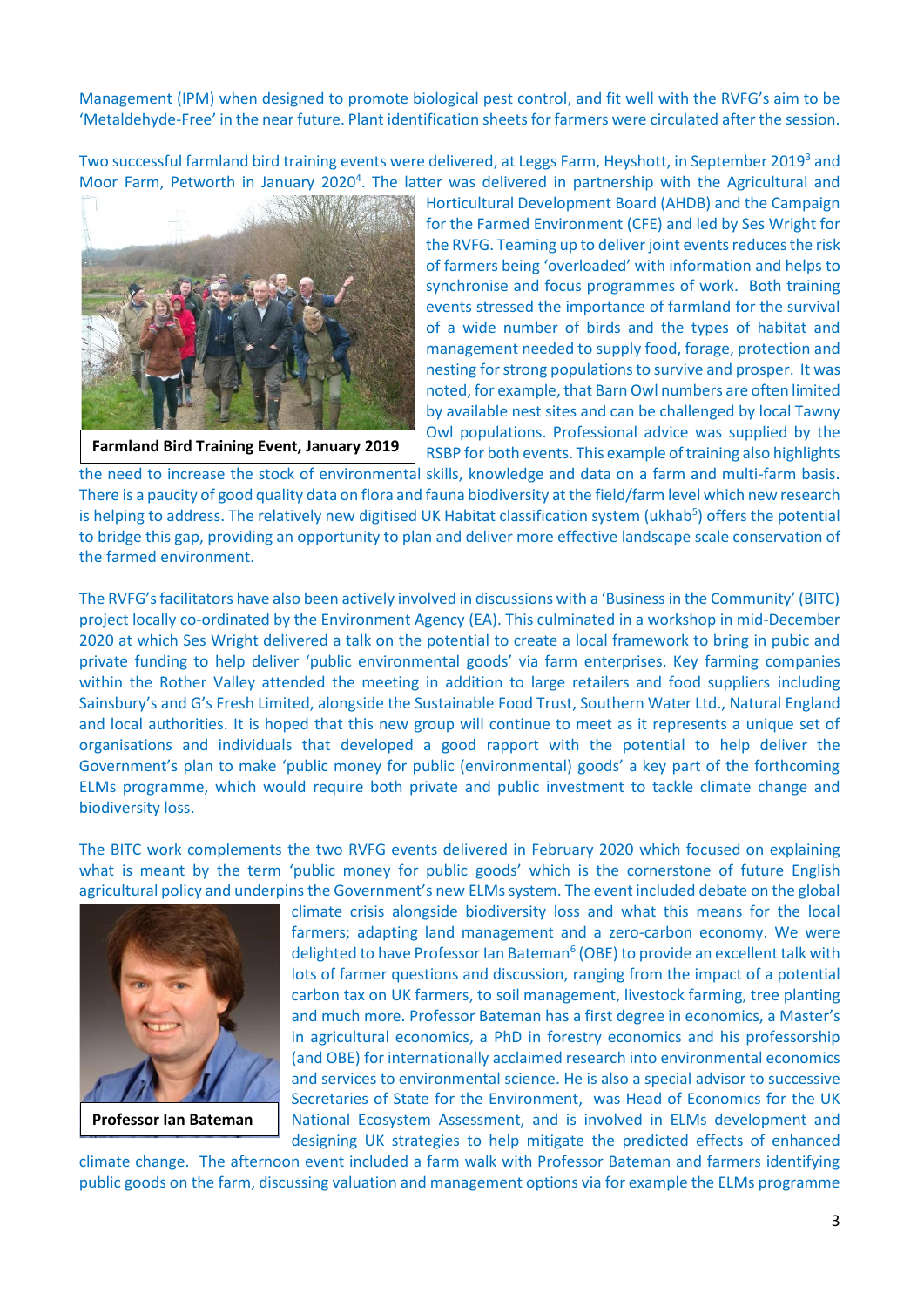and the problems with the 'Results Based' agri-environment schemes currently being tested. It was super to see so many enthused and interested farmers at the event which has generated a continued interest in subjects such as regenerative farming and farm carbon auditing which will be taken as a guide for future training during the final year of the Facilitation Fund.

## **4 Wider Work and Outputs of the RVFG**

The RVFG operates through input and planning from its Steering Group and gathers advice from its Liaison Group, both of which work well. The RVFG's Operational Plan sets priority aims for landscape connections, soil and water, rivers, priority species/habitats and community engagement/partnerships, many aspects of which have been addressed in the various events delivered by and for the members of the RVFG, as summarised in Section 3. This section summarises plans that are in progress to further fulfil the aims and objectives of the RVFG's Operational Plan.

*Landscape-Scale Connections and Digital Mapping:* Improved digital mapping of the RVFG area is still needed in order to deliver landscape-scale conservation of the farmed environment; this was not part of the original NE FF programme. The ARRT has invested in GIS software and personnel training in part to help progress this need. Our partnership organisations (CSF, SDNP, Southern Water etc.,) use different digital mapping systems that cannot be easily shared, not least because of the GDPR (general data protection) regulations, resulting in the RVFG needing its own digital farm mapping data in order to be able to fulfil its potential. The SDNP appears keen to assist in this digital mapping exercise and we hope to secure the necessary funds to delivery this critical work. The RVFG is also working with the SDNP on a Defra ELMs Test & Trial project, with 5 RVFG members volunteering to use a smartphone mapping App called 'The Land App' (TLA) to upload land-use and RPA (Rural Payments Agency) farming data to explore if this can improve landscape scale conservation planning and delivery.

**Soil and Water:** The priority given to soil and water objectives reflects the natural highly erodible soils of the Rother Valley. The onus is on farming to increase the uptake of measures to improve soil health that help to mitigate the impacts of enhanced climate change as well as improving the bottom line of farm finances. The RVFG has successfully initiated a 5 Year Soil Health Project funded by Southern Water, which commenced in Autumn 2019 and will provide detailed soil analysis, recommendations and targets across a series of farms within the RVFG chosen to cover a wide range of soil type, cultivation methods, rotations and livestock presence. Within each farm, four fields are monitored for variables including Organic Matter levels, nutrient holding, soil health and earthworm numbers.

*Communication and Promotion of the RVFG:* Promotion of the RVFG is steadily growing through its increasing network of working partnerships with, for example, the SDNP, Southern Water Ltd., CSF, AHDB, CFE, local/county planning authorities and the Arun & Western Streams Catchment Partnership, of which ARRT is the host organisation. The SDNP has recently launched a new website dedicated to the 6 farmer groups within its boundary [\(http://southdownsfarming.com/rother-valley-farmers-group/\)](http://southdownsfarming.com/rother-valley-farmers-group/). This allows individual farmer groups, including the RVFG, to edit their own pages, highlight action for target species, promote and report back on events, and promote the other services offered by members, e.g., local food and drink producers and suppliers. The SDNP continues to roll out its Near Field Communication (NFC) project to farmer groups, which allows people walking along registered footpaths on farmland to use their smart phone to access short videos about who farms the land they are walking upon, what crops/animals are being managed and what environmental aspects are being championed. The video also links to the SDNP's new farmer group website.

*Southern Water Ltd, Metaldehyde-Free Project and Potential Option Payments:* The RVFG has developed a positive working relationship with Southern Water. We are pleased that Southern Water helped fund the additional work involved in establishing the RVFG Metaldehyde-Free pledge and compensation payments to farmers which remains in operation and goes beyond that available to cover such work under the CSFF. Similarly, the RVFG (via the ARRT) has received funding from Southern Water to deliver the 5 Year Soil Health Project, led by agronomist Stephen Woodley who directs the soil analysis and project's aims and targets. We